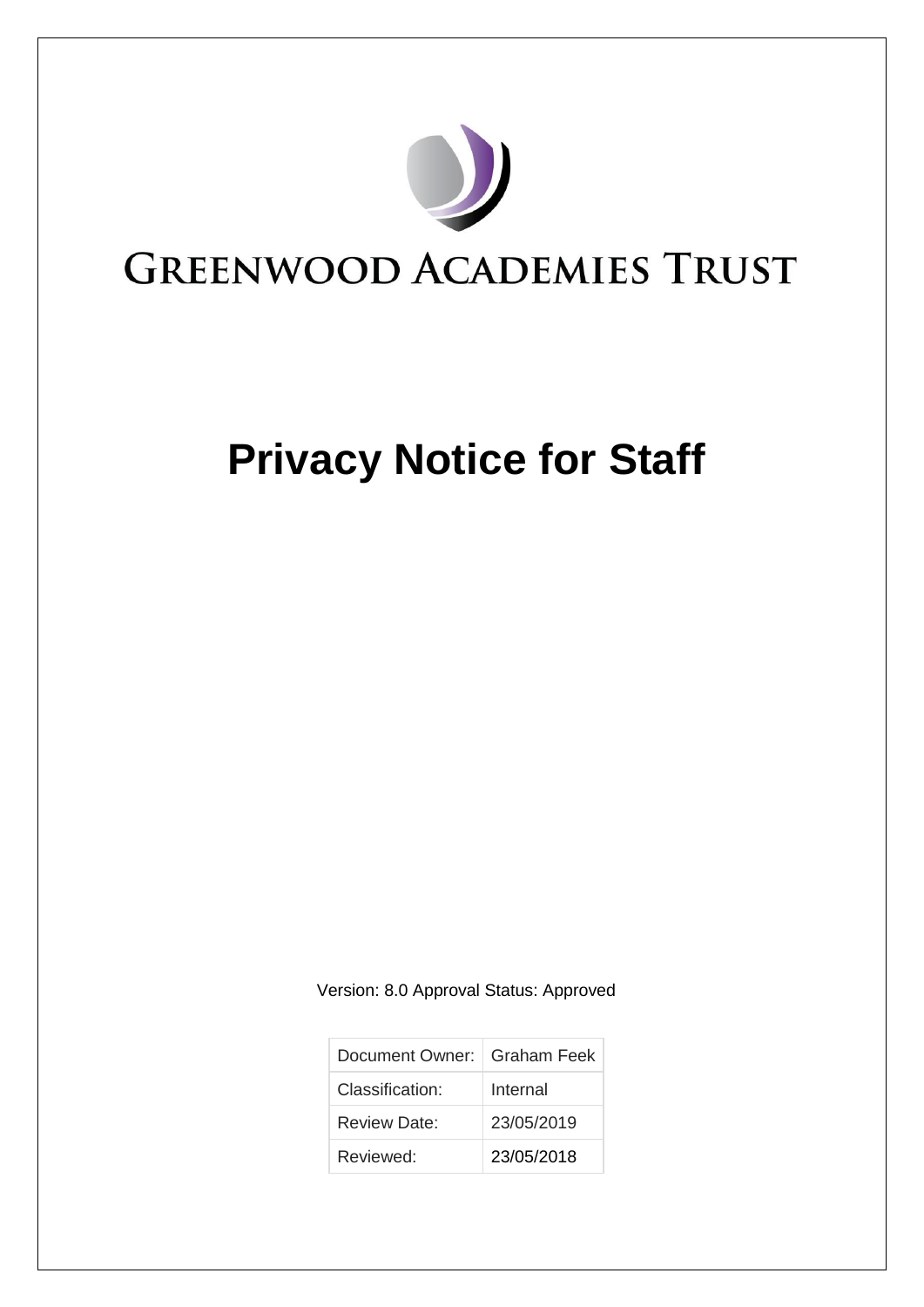**Note that the term 'staff' is used for this policy, but this should be read to include all the following; job applicants, current and former employees (including agency, temporary and casual workers, contractors, volunteers and work experience candidates).**

For the purposes of the General Data Protection Regulation (GDPR) 2018, the Greenwood Academies Trust (GAT) is the Data Controller for both Academy specific data and centrally held data such as HR and payroll.

The Trust Data Protection Officer can be contacted on 0115 748 3324 or [dataprotection@greenwoodacademies.org](mailto:dataprotection@greenwoodacademies.org)

## **Why and how we use your information**

We collect and use personal data in accordance with legal requirements and legitimate interests set out in the GDPR and UK law, including those in relation to Articles 6 and 9 of the GDPR.

Personal data is held by Academies/the Trust about those employed or otherwise engaged to work for the Trust. This is to assist in the smooth running of the Academies/the Trust and/or to enable individuals to be paid. The collection of this information will benefit both national and local users by:

- Improving the management of school workforce data across the sector:
- Enabling a comprehensive picture of the workforce and how it is deployed;
- Informing the development of recruitment and retention policies;
- Allowing better financial modelling and planning;
- Enabling ethnicity and disability monitoring; and
- Supporting the work of the School Teachers' Review Body.

This personal data includes some or all of the following:

- personal information (such as name, employee or teacher number, national insurance number)
- special categories of data including characteristics information such as gender, age, ethnic group
- contract information (such as start dates, hours worked, post, roles and salary information)
- work absence information (such as number of absences and reasons)
- qualifications (and, where relevant, subjects taught)

When you apply to work for us, we will use your personal information to process your application, monitor recruitment statistics and fulfil any legal or statutory obligations we have as an employer. We may disclose your information to a third party in order to obtain a reference, obtain a "disclosure" from the Disclosure and Barring Service. We may also share your information with law enforcement agencies for the prevention and detection of crime.

Information about unsuccessful candidates may be held for six (6) months after the recruitment campaign has been completed, after which, it will be destroyed or deleted in accordance with the Trust Records Management policy.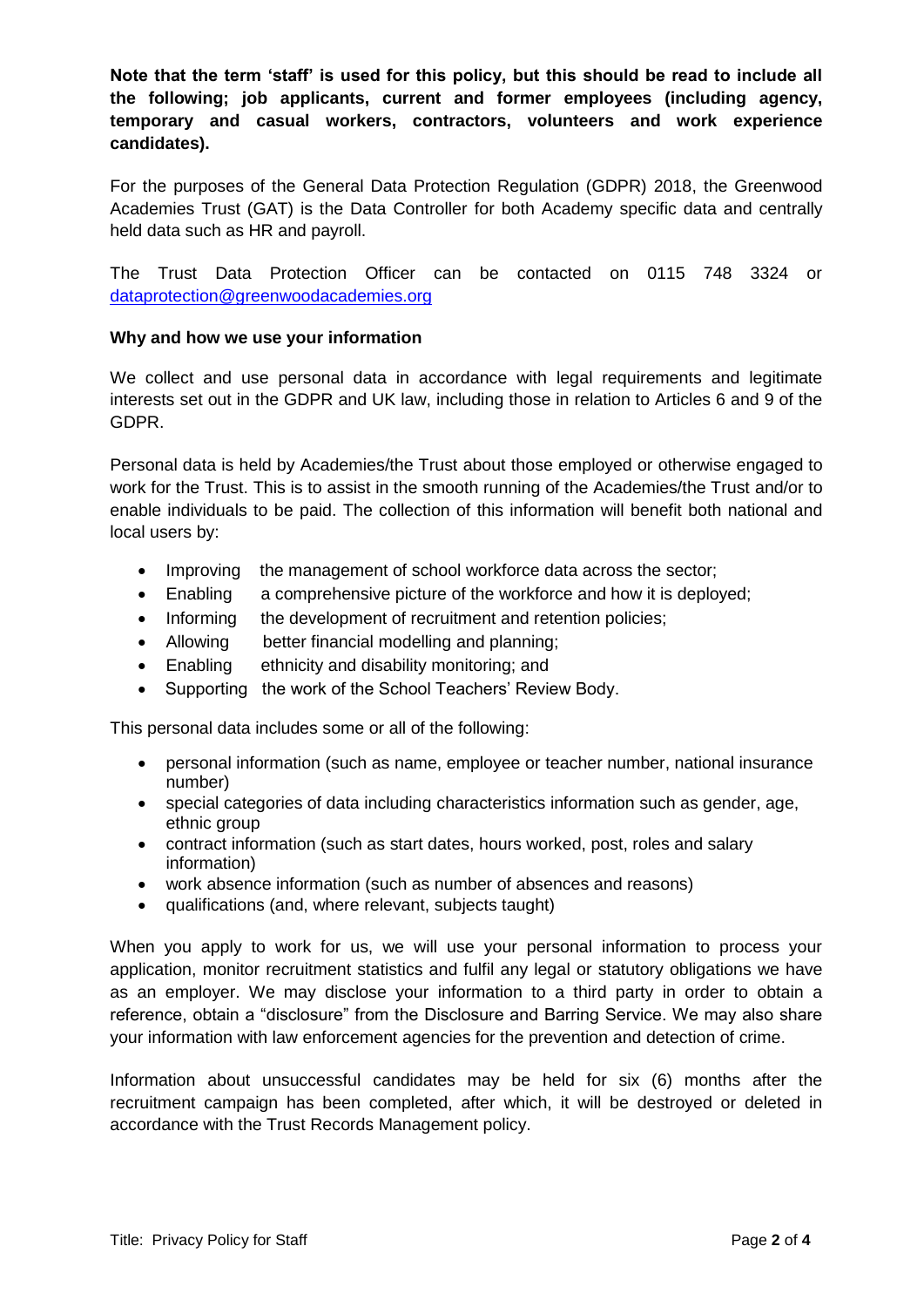We compile files for all of our employees containing information relating to your employment. This file will be kept secure and will only be used for purposes directly related to your employment. When you leave our employment, the file will be retained in accordance with current legislation.

We will not share information with third parties without consent unless the law and our rules allow us to.

We are required by law to pass on some of this personal data to:

- The Office for National Statistics
- The Local Authority (LA);
- The Department for Education (DfE); and
- The Education and Skills Funding Agency (ESFA).

We are required to share information about our workforce members with our local authority (LA) under section 5 of the Education (Supply of Information about the School Workforce) (England) Regulations 2007 and amendments.

We are required to share information about our pupils with the (DfE) under section 5 of the Education (Supply of Information about the School Workforce) (England) Regulations 2007 and amendments.

A full list of the external parties and suppliers who we share staff data with, and the type of data that is shared, is shown in the appendix to this document.

## **Further information**

If you require more information about how the DfE store and use your personal data please visit: <https://www.gov.uk/data-protection-how-we-collect-and-share-research-data>

If you need more information about how the LA store and use information, then please go to the following websites:

www.centralbedfordshire.gov.uk www.leicester.gov.uk www.lincolnshire.gov.uk www.northamptonshire.gov.uk www. nottinghamcity.gov.uk www.nottinghamshire.gov.uk www.peterborough.gov.uk

Department for Education:

 Public Communications Unit Department for Education Sanctuary Buildings Great Smith Street London SW1P 3BT

Website:http://www.education.gov.uk/help/contactus